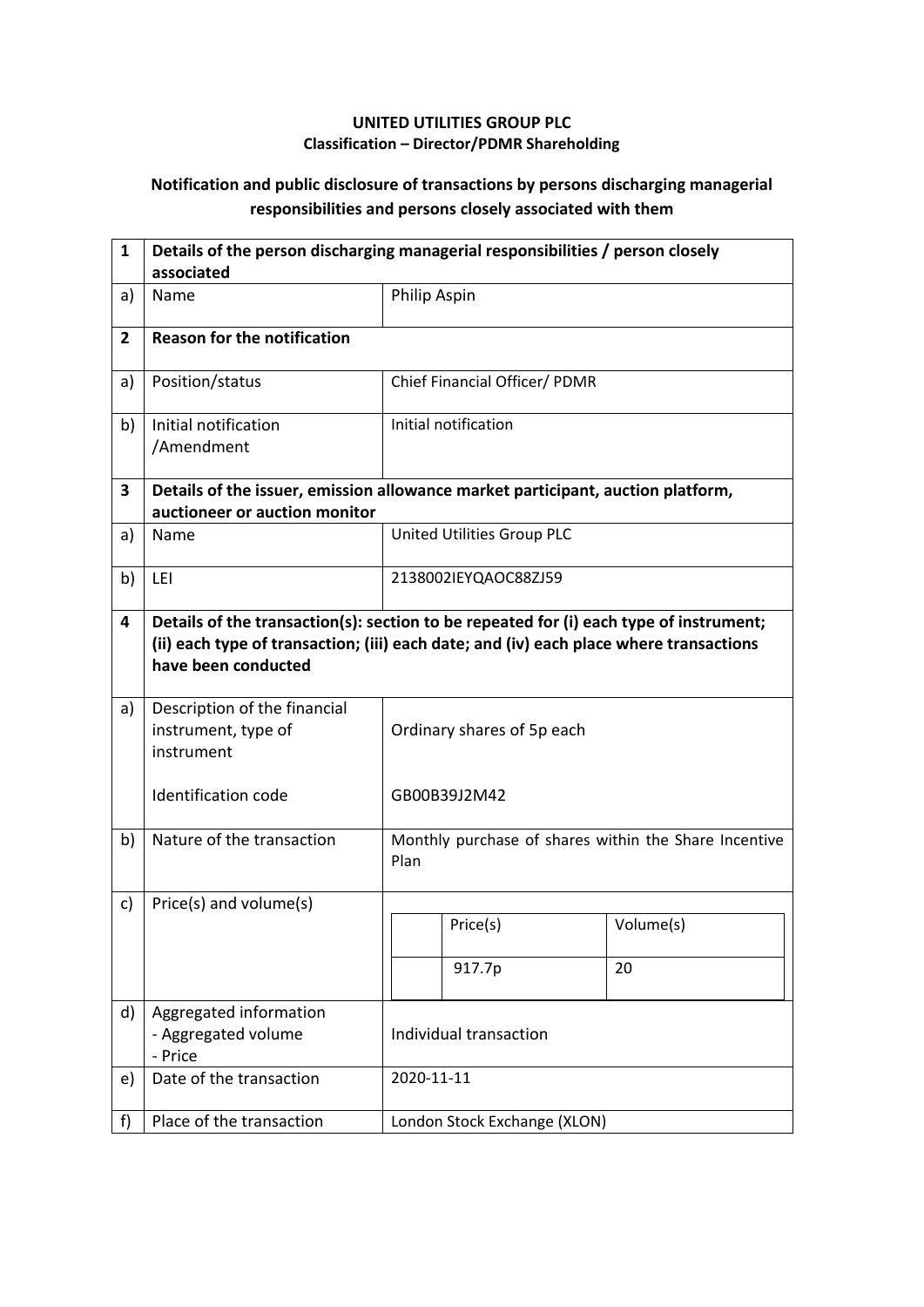| $\mathbf{1}$   | Details of the person discharging managerial responsibilities / person closely                                                                                                                          |                                                   |                                                       |  |  |
|----------------|---------------------------------------------------------------------------------------------------------------------------------------------------------------------------------------------------------|---------------------------------------------------|-------------------------------------------------------|--|--|
|                | associated                                                                                                                                                                                              |                                                   |                                                       |  |  |
| a)             | Name                                                                                                                                                                                                    | Louise Beardmore                                  |                                                       |  |  |
| $\overline{2}$ | <b>Reason for the notification</b>                                                                                                                                                                      |                                                   |                                                       |  |  |
| a)             | Position/status                                                                                                                                                                                         | <b>Customer Services and People Director/PDMR</b> |                                                       |  |  |
| b)             | Initial notification<br>/Amendment                                                                                                                                                                      | Initial notification                              |                                                       |  |  |
| 3              | Details of the issuer, emission allowance market participant, auction platform,<br>auctioneer or auction monitor                                                                                        |                                                   |                                                       |  |  |
| a)             | Name                                                                                                                                                                                                    | United Utilities Group PLC                        |                                                       |  |  |
| b)             | LEI                                                                                                                                                                                                     | 2138002IEYQAOC88ZJ59                              |                                                       |  |  |
| 4              | Details of the transaction(s): section to be repeated for (i) each type of instrument;<br>(ii) each type of transaction; (iii) each date; and (iv) each place where transactions<br>have been conducted |                                                   |                                                       |  |  |
| a)             | Description of the financial<br>instrument, type of<br>instrument                                                                                                                                       | Ordinary shares of 5p each                        |                                                       |  |  |
|                | Identification code                                                                                                                                                                                     | GB00B39J2M42                                      |                                                       |  |  |
| b)             | Nature of the transaction                                                                                                                                                                               | Plan                                              | Monthly purchase of shares within the Share Incentive |  |  |
| c)             | Price(s) and volume(s)                                                                                                                                                                                  |                                                   |                                                       |  |  |
|                |                                                                                                                                                                                                         | Price(s)                                          | Volume(s)                                             |  |  |
|                |                                                                                                                                                                                                         | 917.7p                                            | 21                                                    |  |  |
| d)             | Aggregated information<br>- Aggregated volume<br>- Price                                                                                                                                                | Individual transaction                            |                                                       |  |  |
| e)             | Date of the transaction                                                                                                                                                                                 | 2020-11-11                                        |                                                       |  |  |
| f)             | Place of the transaction                                                                                                                                                                                | London Stock Exchange (XLON)                      |                                                       |  |  |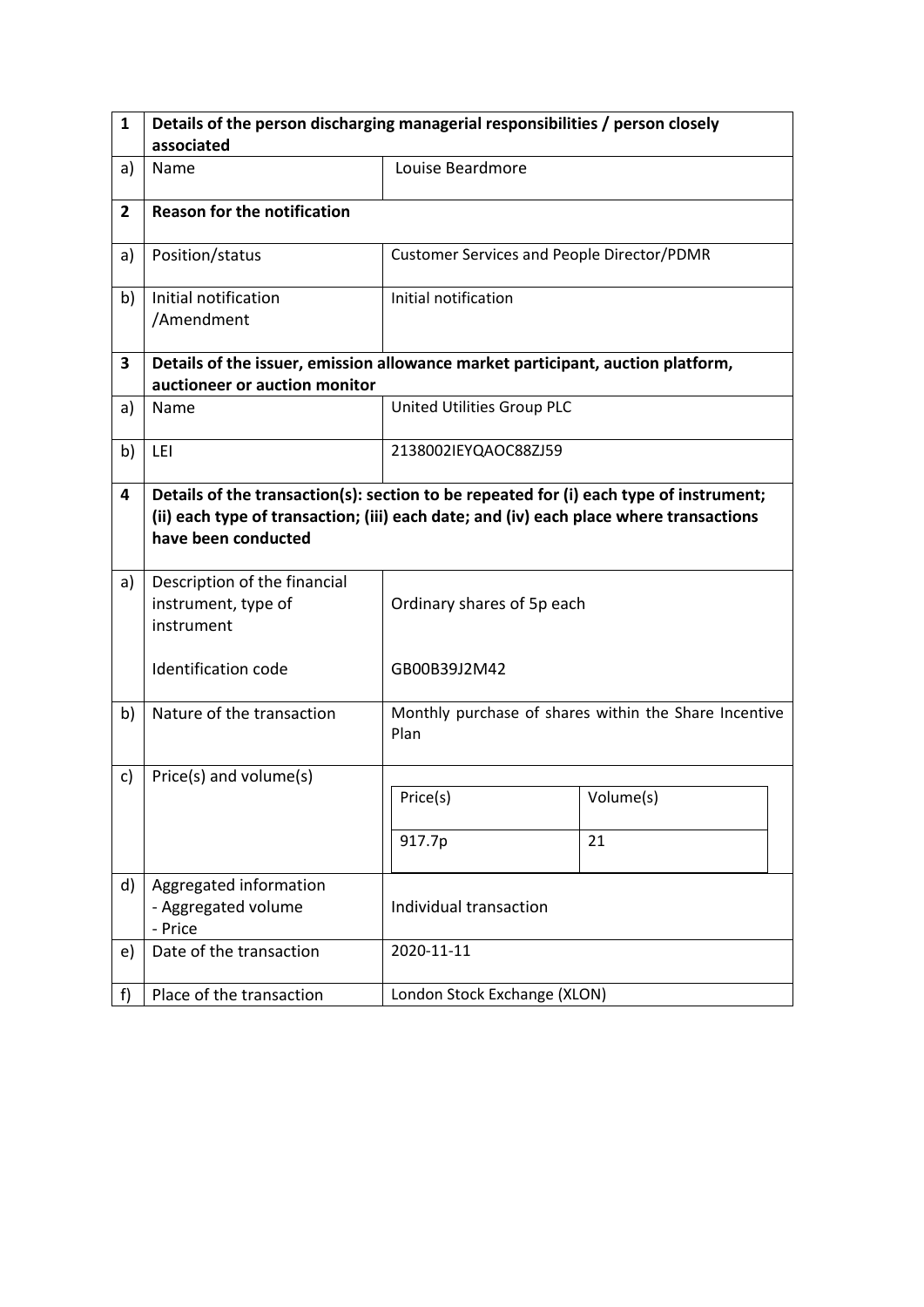| $\mathbf{1}$   | Details of the person discharging managerial responsibilities / person closely                                                                                                                          |                                       |                                                       |  |  |
|----------------|---------------------------------------------------------------------------------------------------------------------------------------------------------------------------------------------------------|---------------------------------------|-------------------------------------------------------|--|--|
|                | associated                                                                                                                                                                                              |                                       |                                                       |  |  |
| a)             | Name                                                                                                                                                                                                    | James Bullock                         |                                                       |  |  |
| $\overline{2}$ | <b>Reason for the notification</b>                                                                                                                                                                      |                                       |                                                       |  |  |
| a)             | Position/status                                                                                                                                                                                         | Strategy and Regulation Director/PDMR |                                                       |  |  |
| b)             | Initial notification<br>/Amendment                                                                                                                                                                      | Initial notification                  |                                                       |  |  |
| 3              | Details of the issuer, emission allowance market participant, auction platform,<br>auctioneer or auction monitor                                                                                        |                                       |                                                       |  |  |
| a)             | Name                                                                                                                                                                                                    | United Utilities Group PLC            |                                                       |  |  |
| b)             | LEI                                                                                                                                                                                                     | 2138002IEYQAOC88ZJ59                  |                                                       |  |  |
| 4              | Details of the transaction(s): section to be repeated for (i) each type of instrument;<br>(ii) each type of transaction; (iii) each date; and (iv) each place where transactions<br>have been conducted |                                       |                                                       |  |  |
| a)             | Description of the financial<br>instrument, type of<br>instrument                                                                                                                                       | Ordinary shares of 5p each            |                                                       |  |  |
|                | Identification code                                                                                                                                                                                     | GB00B39J2M42                          |                                                       |  |  |
| b)             | Nature of the transaction                                                                                                                                                                               | Plan                                  | Monthly purchase of shares within the Share Incentive |  |  |
| c)             | Price(s) and volume(s)                                                                                                                                                                                  |                                       |                                                       |  |  |
|                |                                                                                                                                                                                                         | Price(s)                              | Volume(s)                                             |  |  |
|                |                                                                                                                                                                                                         | 917.7p                                | 19                                                    |  |  |
| d)             | Aggregated information<br>- Aggregated volume<br>- Price                                                                                                                                                | Individual transaction                |                                                       |  |  |
| e)             | Date of the transaction                                                                                                                                                                                 | 2020-11-11                            |                                                       |  |  |
| f)             | Place of the transaction                                                                                                                                                                                | London Stock Exchange (XLON)          |                                                       |  |  |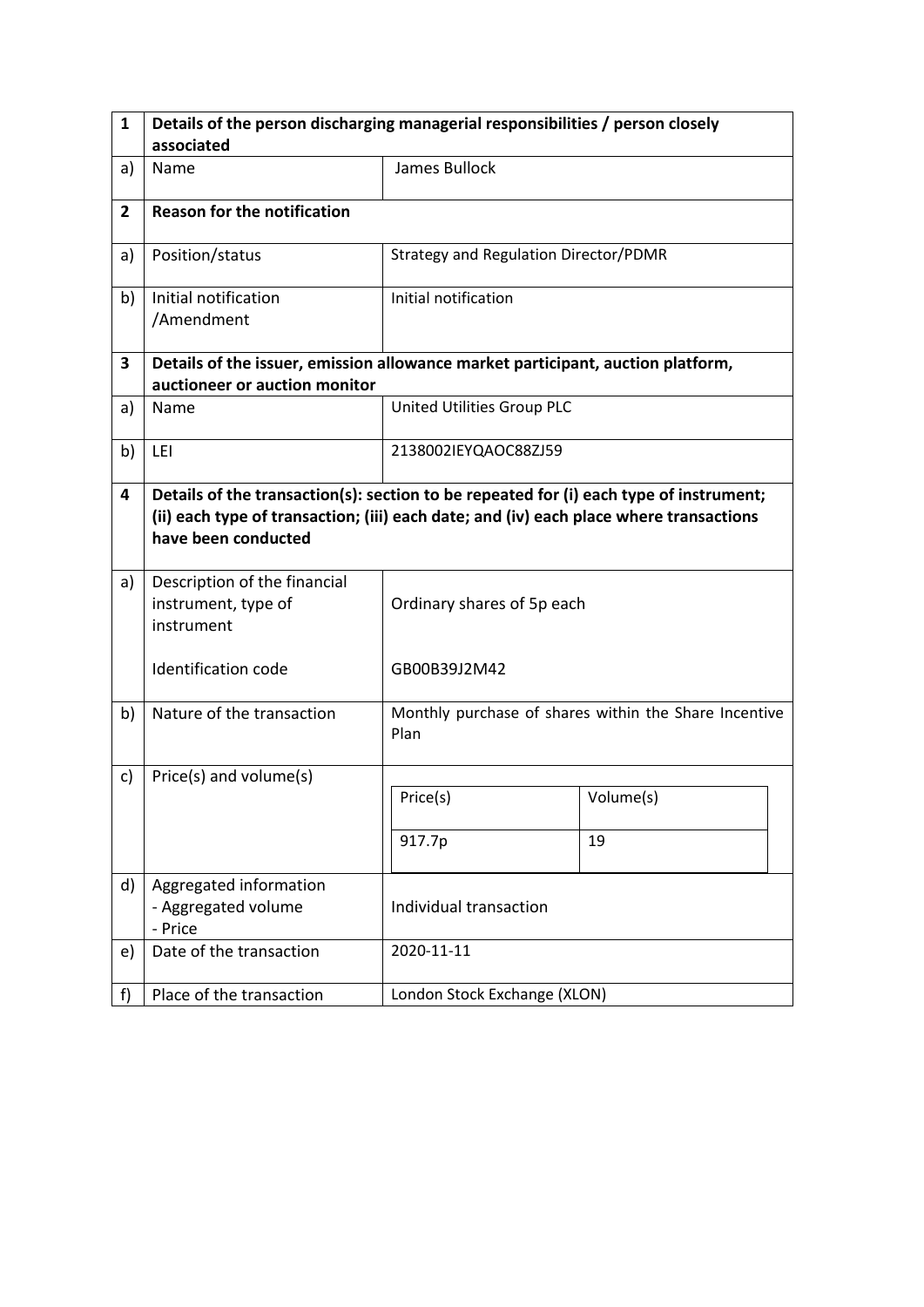| $\mathbf{1}$   | Details of the person discharging managerial responsibilities / person closely                                                                                                                          |                                                               |                                           |           |  |
|----------------|---------------------------------------------------------------------------------------------------------------------------------------------------------------------------------------------------------|---------------------------------------------------------------|-------------------------------------------|-----------|--|
|                | associated                                                                                                                                                                                              |                                                               |                                           |           |  |
| a)             | Name                                                                                                                                                                                                    |                                                               | Simon Chadwick                            |           |  |
| $\overline{2}$ | <b>Reason for the notification</b>                                                                                                                                                                      |                                                               |                                           |           |  |
| a)             | Position/status                                                                                                                                                                                         |                                                               | Water, Wastewater & Digital Director/PDMR |           |  |
| b)             | Initial notification<br>/Amendment                                                                                                                                                                      |                                                               | Initial notification                      |           |  |
| 3              | Details of the issuer, emission allowance market participant, auction platform,<br>auctioneer or auction monitor                                                                                        |                                                               |                                           |           |  |
| a)             | Name                                                                                                                                                                                                    |                                                               | United Utilities Group PLC                |           |  |
| b)             | LEI                                                                                                                                                                                                     |                                                               | 2138002IEYQAOC88ZJ59                      |           |  |
| 4              | Details of the transaction(s): section to be repeated for (i) each type of instrument;<br>(ii) each type of transaction; (iii) each date; and (iv) each place where transactions<br>have been conducted |                                                               |                                           |           |  |
| a)             | Description of the financial<br>instrument, type of<br>instrument                                                                                                                                       | Ordinary shares of 5p each                                    |                                           |           |  |
|                | <b>Identification code</b>                                                                                                                                                                              | GB00B39J2M42                                                  |                                           |           |  |
| b)             | Nature of the transaction                                                                                                                                                                               | Monthly purchase of shares within the Share Incentive<br>Plan |                                           |           |  |
| c)             | Price(s) and volume(s)                                                                                                                                                                                  |                                                               |                                           |           |  |
|                |                                                                                                                                                                                                         |                                                               | Price(s)                                  | Volume(s) |  |
|                |                                                                                                                                                                                                         |                                                               | 917.7p                                    | 19        |  |
| d)             | Aggregated information<br>- Aggregated volume<br>- Price                                                                                                                                                | Individual transaction                                        |                                           |           |  |
| e)             | Date of the transaction                                                                                                                                                                                 | 2020-11-11                                                    |                                           |           |  |
| f)             | Place of the transaction                                                                                                                                                                                | London Stock Exchange (XLON)                                  |                                           |           |  |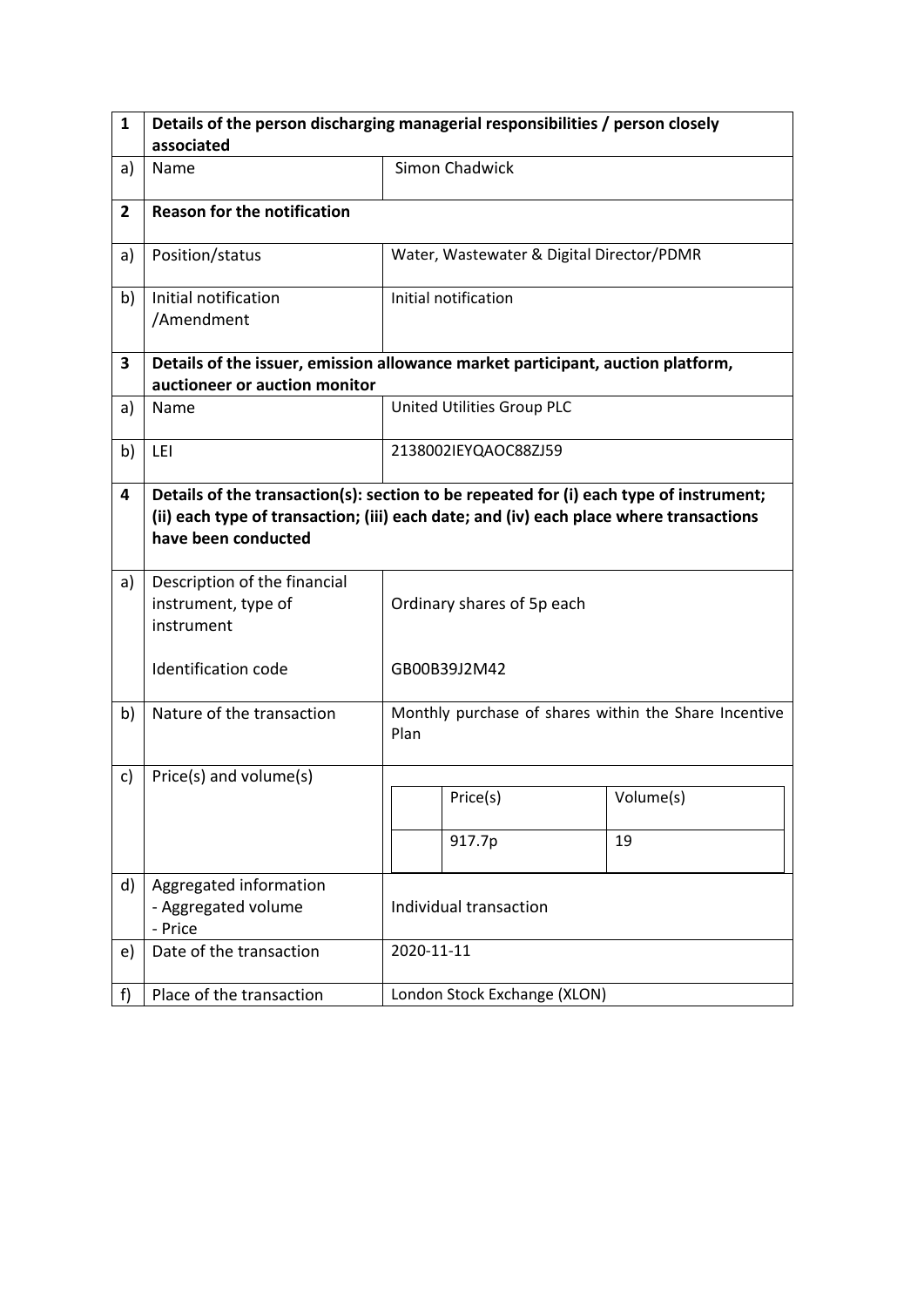| $\mathbf{1}$   | Details of the person discharging managerial responsibilities / person closely                                                                                                                          |                                                               |                        |  |  |
|----------------|---------------------------------------------------------------------------------------------------------------------------------------------------------------------------------------------------------|---------------------------------------------------------------|------------------------|--|--|
|                | associated                                                                                                                                                                                              |                                                               |                        |  |  |
| a)             | Name                                                                                                                                                                                                    | Simon Gardiner                                                |                        |  |  |
| $\overline{2}$ | <b>Reason for the notification</b>                                                                                                                                                                      |                                                               |                        |  |  |
| a)             | Position/status                                                                                                                                                                                         |                                                               | Company Secretary/PDMR |  |  |
| b)             | Initial notification<br>/Amendment                                                                                                                                                                      | Initial notification                                          |                        |  |  |
| 3              | Details of the issuer, emission allowance market participant, auction platform,<br>auctioneer or auction monitor                                                                                        |                                                               |                        |  |  |
| a)             | Name                                                                                                                                                                                                    | United Utilities Group PLC                                    |                        |  |  |
| b)             | LEI                                                                                                                                                                                                     | 2138002IEYQAOC88ZJ59                                          |                        |  |  |
| 4              | Details of the transaction(s): section to be repeated for (i) each type of instrument;<br>(ii) each type of transaction; (iii) each date; and (iv) each place where transactions<br>have been conducted |                                                               |                        |  |  |
| a)             | Description of the financial<br>instrument, type of<br>instrument                                                                                                                                       | Ordinary shares of 5p each                                    |                        |  |  |
|                | <b>Identification code</b>                                                                                                                                                                              | GB00B39J2M42                                                  |                        |  |  |
| b)             | Nature of the transaction                                                                                                                                                                               | Monthly purchase of shares within the Share Incentive<br>Plan |                        |  |  |
| c)             | Price(s) and volume(s)                                                                                                                                                                                  |                                                               |                        |  |  |
|                |                                                                                                                                                                                                         | Price(s)                                                      | Volume(s)              |  |  |
|                |                                                                                                                                                                                                         | 917.7p                                                        | 20                     |  |  |
| d)             | Aggregated information<br>- Aggregated volume<br>- Price                                                                                                                                                | Individual transaction                                        |                        |  |  |
| e)             | Date of the transaction                                                                                                                                                                                 | 2020-11-11                                                    |                        |  |  |
| f              | Place of the transaction                                                                                                                                                                                | London Stock Exchange (XLON)                                  |                        |  |  |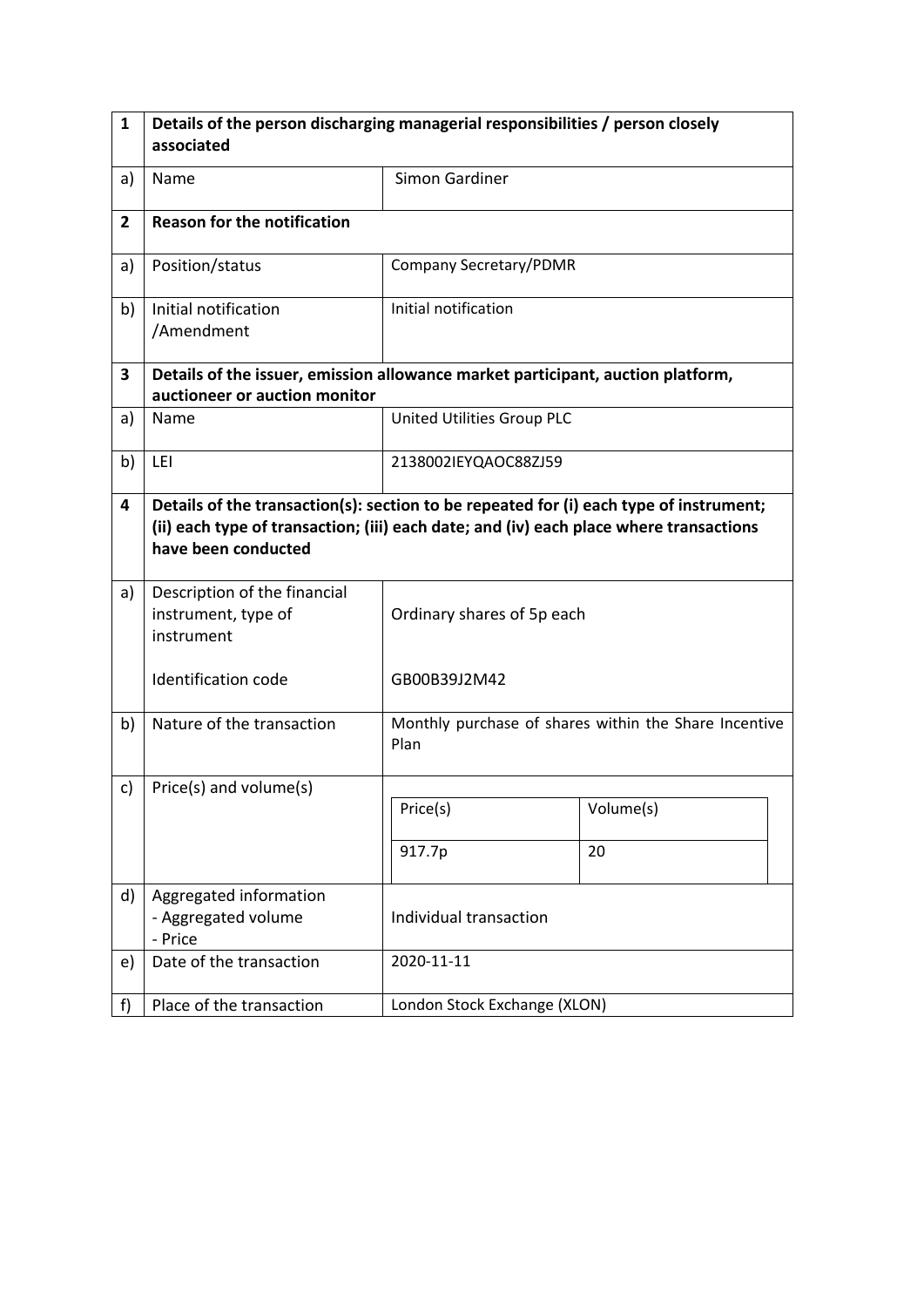| 1              | Details of the person discharging managerial responsibilities / person closely                                                                                                                          |                                                               |                            |                                                     |  |
|----------------|---------------------------------------------------------------------------------------------------------------------------------------------------------------------------------------------------------|---------------------------------------------------------------|----------------------------|-----------------------------------------------------|--|
|                | associated                                                                                                                                                                                              |                                                               |                            |                                                     |  |
| a)             | Name                                                                                                                                                                                                    |                                                               | Joanne Harrison            |                                                     |  |
| $\overline{2}$ | <b>Reason for the notification</b>                                                                                                                                                                      |                                                               |                            |                                                     |  |
| a)             | Position/status                                                                                                                                                                                         |                                                               |                            | Director of Environment, Planning & Innovation/PDMR |  |
| b)             | Initial notification<br>/Amendment                                                                                                                                                                      |                                                               | Initial notification       |                                                     |  |
| 3              | Details of the issuer, emission allowance market participant, auction platform,<br>auctioneer or auction monitor                                                                                        |                                                               |                            |                                                     |  |
| a)             | Name                                                                                                                                                                                                    |                                                               | United Utilities Group PLC |                                                     |  |
| b)             | LEI                                                                                                                                                                                                     |                                                               | 2138002IEYQAOC88ZJ59       |                                                     |  |
| 4              | Details of the transaction(s): section to be repeated for (i) each type of instrument;<br>(ii) each type of transaction; (iii) each date; and (iv) each place where transactions<br>have been conducted |                                                               |                            |                                                     |  |
| a)             | Description of the financial<br>instrument, type of<br>instrument                                                                                                                                       | Ordinary shares of 5p each                                    |                            |                                                     |  |
|                | <b>Identification code</b>                                                                                                                                                                              | GB00B39J2M42                                                  |                            |                                                     |  |
| b)             | Nature of the transaction                                                                                                                                                                               | Monthly purchase of shares within the Share Incentive<br>Plan |                            |                                                     |  |
| c)             | Price(s) and volume(s)                                                                                                                                                                                  |                                                               |                            |                                                     |  |
|                |                                                                                                                                                                                                         |                                                               | Price(s)                   | Volume(s)                                           |  |
|                |                                                                                                                                                                                                         |                                                               | 917.7p                     | 19                                                  |  |
| d)             | Aggregated information<br>- Aggregated volume<br>- Price                                                                                                                                                | Individual transaction                                        |                            |                                                     |  |
| e)             | Date of the transaction                                                                                                                                                                                 | 2020-11-11                                                    |                            |                                                     |  |
| f)             | Place of the transaction                                                                                                                                                                                | London Stock Exchange (XLON)                                  |                            |                                                     |  |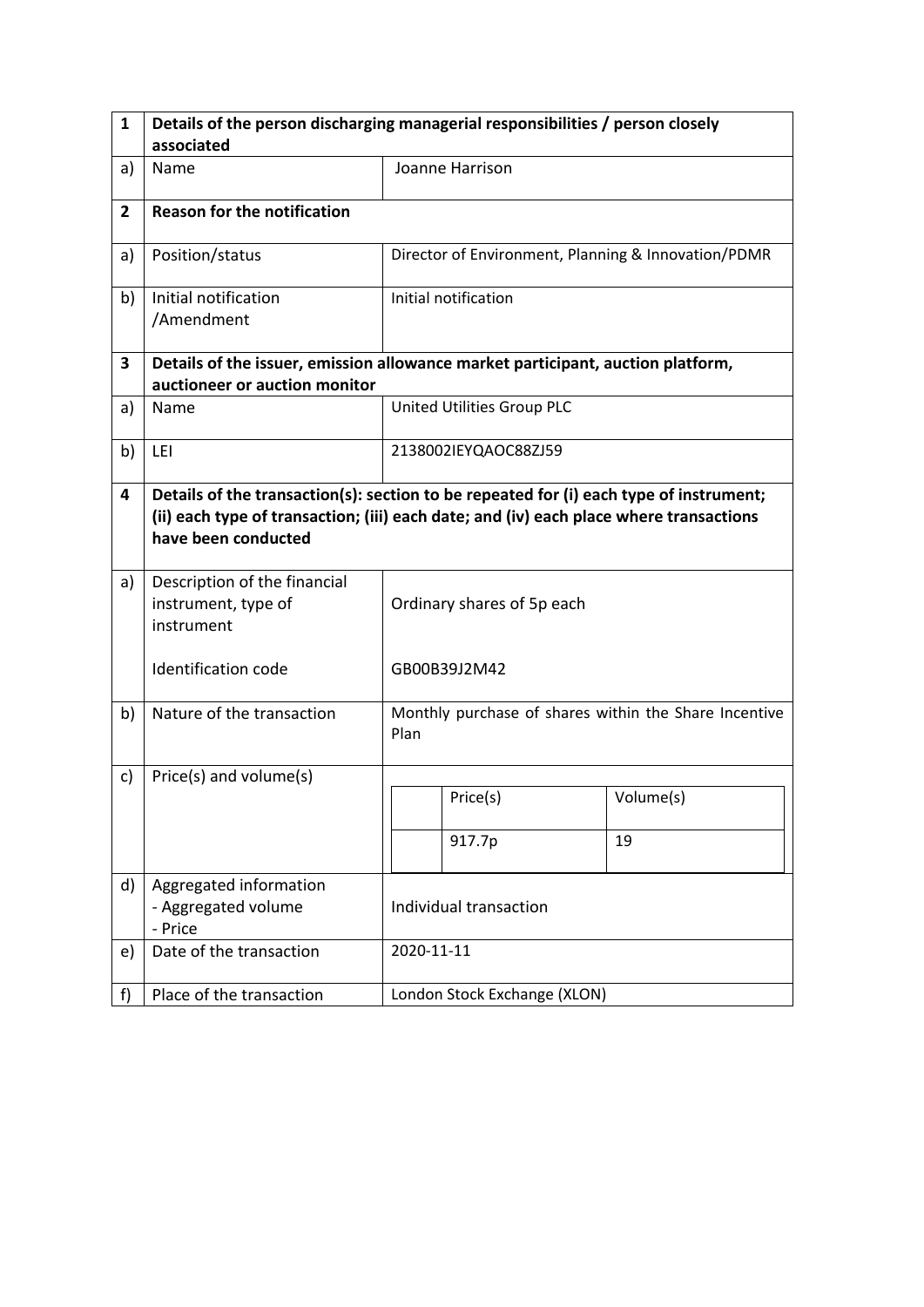| $\mathbf{1}$   | Details of the person discharging managerial responsibilities / person closely                                                                                                                          |                                 |                                                       |  |
|----------------|---------------------------------------------------------------------------------------------------------------------------------------------------------------------------------------------------------|---------------------------------|-------------------------------------------------------|--|
|                | associated                                                                                                                                                                                              |                                 |                                                       |  |
| a)             | Name                                                                                                                                                                                                    | Gaynor Kenyon                   |                                                       |  |
| $\overline{2}$ | <b>Reason for the notification</b>                                                                                                                                                                      |                                 |                                                       |  |
| a)             | Position/status                                                                                                                                                                                         | Corporate Affairs Director/PDMR |                                                       |  |
| b)             | Initial notification<br>/Amendment                                                                                                                                                                      | Initial notification            |                                                       |  |
| 3              | Details of the issuer, emission allowance market participant, auction platform,<br>auctioneer or auction monitor                                                                                        |                                 |                                                       |  |
| a)             | Name                                                                                                                                                                                                    | United Utilities Group PLC      |                                                       |  |
| b)             | LEI                                                                                                                                                                                                     | 2138002IEYQAOC88ZJ59            |                                                       |  |
| 4              | Details of the transaction(s): section to be repeated for (i) each type of instrument;<br>(ii) each type of transaction; (iii) each date; and (iv) each place where transactions<br>have been conducted |                                 |                                                       |  |
| a)             | Description of the financial<br>instrument, type of<br>instrument                                                                                                                                       | Ordinary shares of 5p each      |                                                       |  |
|                | <b>Identification code</b>                                                                                                                                                                              | GB00B39J2M42                    |                                                       |  |
| b)             | Nature of the transaction                                                                                                                                                                               | Plan                            | Monthly purchase of shares within the Share Incentive |  |
| c)             | Price(s) and volume(s)                                                                                                                                                                                  |                                 |                                                       |  |
|                |                                                                                                                                                                                                         | Price(s)                        | Volume(s)                                             |  |
|                |                                                                                                                                                                                                         | 917.7p                          | 20                                                    |  |
| d)             | Aggregated information<br>- Aggregated volume<br>- Price                                                                                                                                                | Individual transaction          |                                                       |  |
| e)             | Date of the transaction                                                                                                                                                                                 | 2020-11-11                      |                                                       |  |
| f)             | Place of the transaction                                                                                                                                                                                | London Stock Exchange (XLON)    |                                                       |  |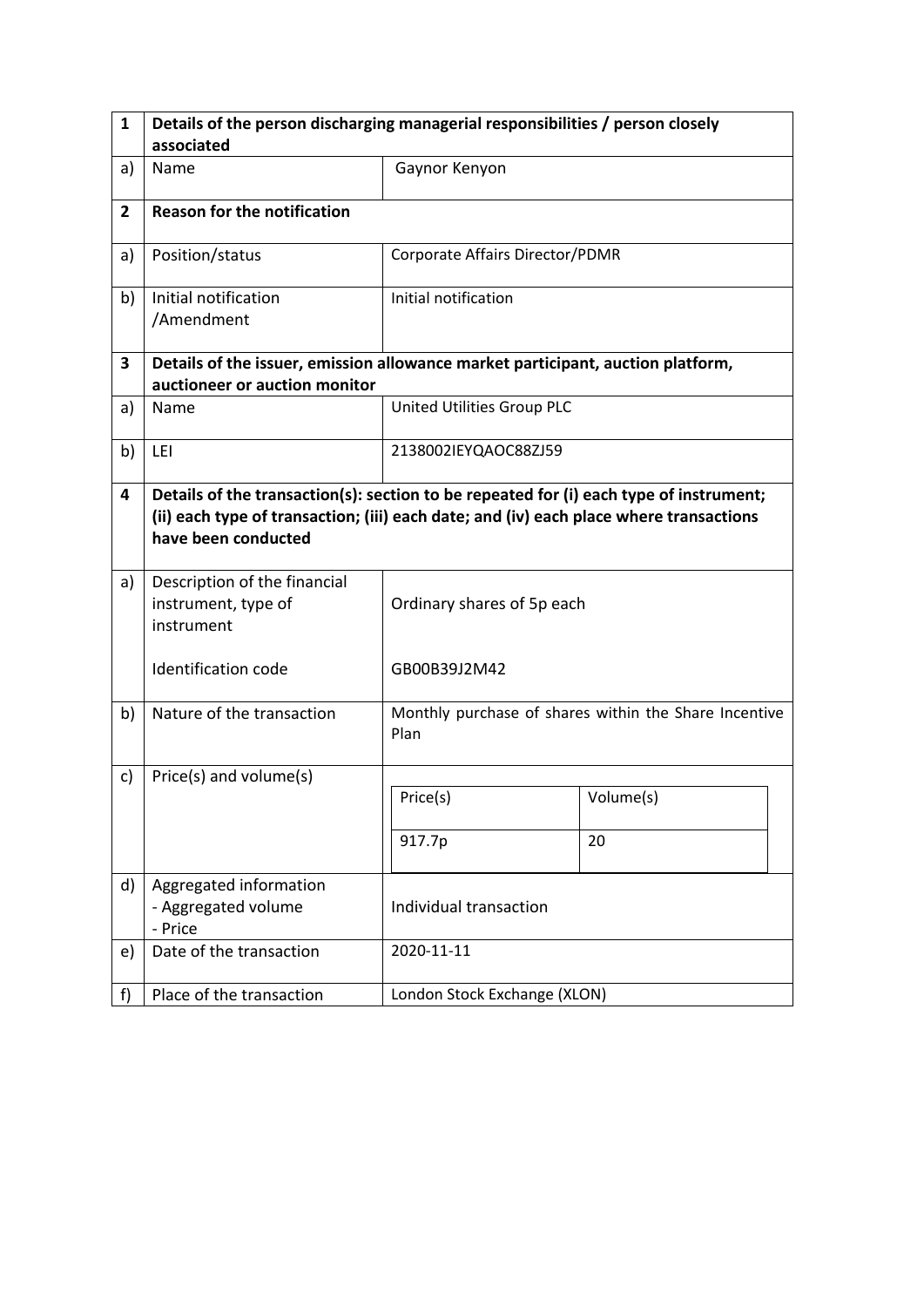| 1.             | Details of the person discharging managerial responsibilities / person closely                                                                                                                          |                              |                                                       |  |
|----------------|---------------------------------------------------------------------------------------------------------------------------------------------------------------------------------------------------------|------------------------------|-------------------------------------------------------|--|
|                | associated                                                                                                                                                                                              |                              |                                                       |  |
| a)             | Name                                                                                                                                                                                                    | <b>Steve Mogford</b>         |                                                       |  |
| $\overline{2}$ | <b>Reason for the notification</b>                                                                                                                                                                      |                              |                                                       |  |
| a)             | Position/status                                                                                                                                                                                         | Chief Executive Officer/PDMR |                                                       |  |
| b)             | Initial notification<br>/Amendment                                                                                                                                                                      | Initial notification         |                                                       |  |
| 3              | Details of the issuer, emission allowance market participant, auction platform,<br>auctioneer or auction monitor                                                                                        |                              |                                                       |  |
| a)             | Name                                                                                                                                                                                                    | United Utilities Group PLC   |                                                       |  |
| b)             | LEI                                                                                                                                                                                                     | 2138002IEYQAOC88ZJ59         |                                                       |  |
| 4              | Details of the transaction(s): section to be repeated for (i) each type of instrument;<br>(ii) each type of transaction; (iii) each date; and (iv) each place where transactions<br>have been conducted |                              |                                                       |  |
| a)             | Description of the financial<br>instrument, type of<br>instrument                                                                                                                                       | Ordinary shares of 5p each   |                                                       |  |
|                | <b>Identification code</b>                                                                                                                                                                              | GB00B39J2M42                 |                                                       |  |
| b)             | Nature of the transaction                                                                                                                                                                               | Plan                         | Monthly purchase of shares within the Share Incentive |  |
| c)             | Price(s) and volume(s)                                                                                                                                                                                  |                              |                                                       |  |
|                |                                                                                                                                                                                                         | Price(s)                     | Volume(s)                                             |  |
|                |                                                                                                                                                                                                         | 917.7p                       | 19                                                    |  |
| d)             | Aggregated information<br>- Aggregated volume<br>- Price                                                                                                                                                | Individual transaction       |                                                       |  |
| e)             | Date of the transaction                                                                                                                                                                                 | 2020-11-11                   |                                                       |  |
| f)             | Place of the transaction                                                                                                                                                                                | London Stock Exchange (XLON) |                                                       |  |